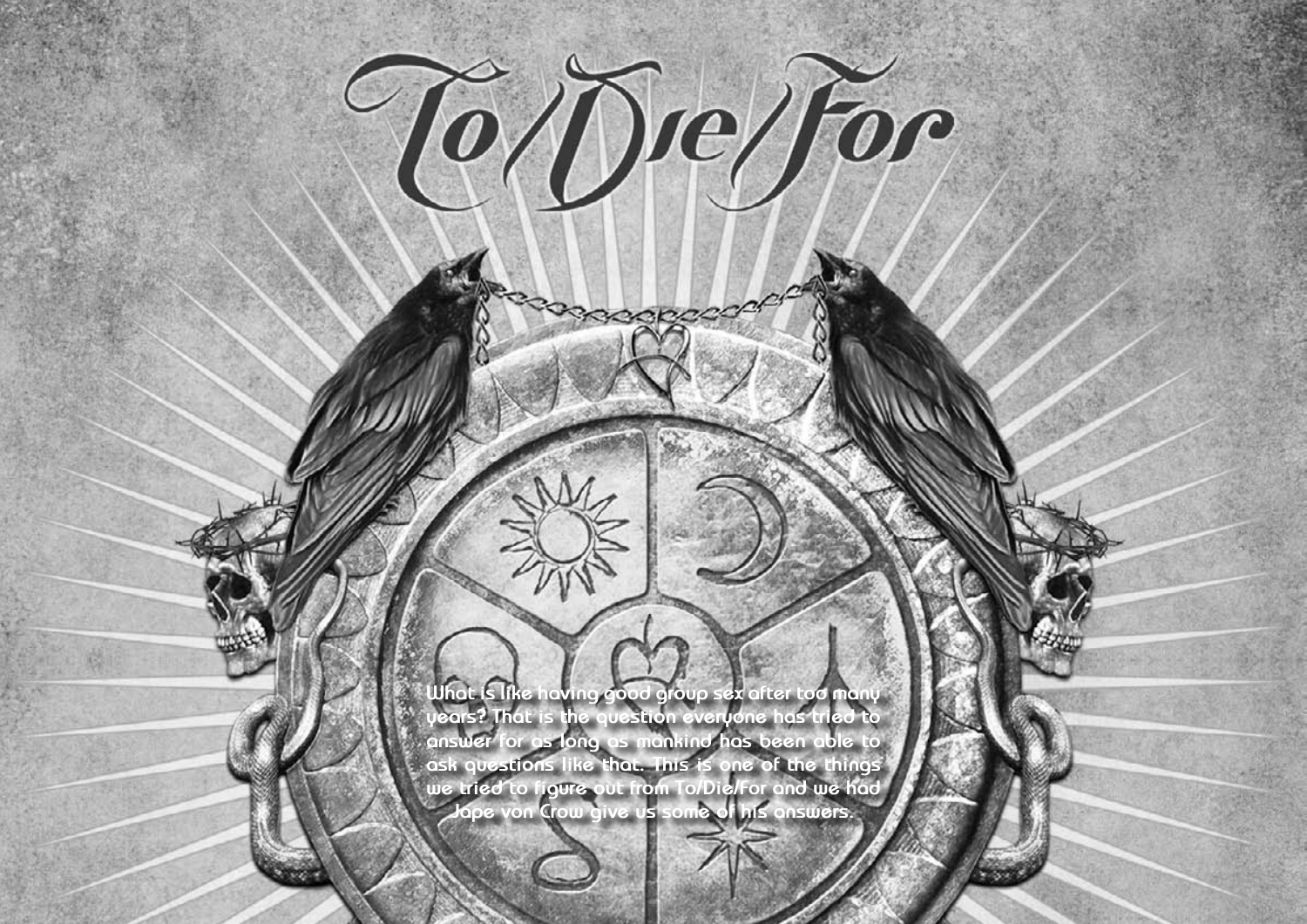

written by daniel källmalm photos: press photos published on 3/9-2012

Having just released their sixth album through Massacre Records To/Die/For (mostly shortened TDF hereafter) are back in the spotlight again after a six year absence. The question I came to think of first is how it feels to be back again after the long absence since the latest album.

- Well,this feels same like having a good group sex after too many years.

one wonder what is actually going on at band rehearsal for those guys from Kouvola in Finland, that is also something that begs to question why they took such a long time releasing their new album.

That is a reply that might make It was the time when we killed all went well with Massacre Re-- We kinda broke up. Personally I came to the end somehow, some kind of burn out and too deep depression. First I was thinking I NEVER do any kind of music anymore, but when a couple months went by I noticed that I am suffering without music. Mainly that break did only a good for us all.

monsters inside of our hearts and souls, we kinda healed.

And so they did and recorded their sixth album on their own expense and released it themselves through some license deals until Massacre Records decided to give them some promotion for this album and make it available for us in Europe.

- Massacre saved us, what comes to Europe. We never worked with them before and we really hope we could continue with them, what comes to TDF's seventh album. So far everything cords. Before Massacre we signed a few licence deals, but Massacre ny and Hydrant Music in Japan was something which made us happy, you know we had no Release for "Samsara" in Europe so.

But what about promotion? The reason for having a label is to get good distribution but also to get good promotion and to be seen, for that record labels are very good. From our perspective Massacre is very good at pushing for their artists but what about their perspective, are Massacre doing a good job Promoting To/Die/For?

- We signed a few licence deals here and there, and being honest,

only Massacre Records in Germaare doing well. I am sure,we'll kick some of the other labels out before seventh TDF album.

# **Samsara**

"Samsara" represent the continuous circle of life and death, rebirth or something in that repeating circle of life. It is a hindu or buddhist thing that can also be found in other religions. That is what the word Samsara means to some but "Samsara" the album, what is it about? According to Jape it is a thing of purity, something where they didn't bother about the radio shit mentality of today and all of these things. They even improvised an entire track in the ninth one called *Oblivion Vision* which is said to have been done under the influence of stuff which makes it pure. There is also purity because there is no fantasy shit in it this time according to Jape.

- Every word I sing is from our true life in 2010. It goes through every feelings we had in 2010 from joy to death, you see, my little brother died in march 2010 and I wrote two tracks for him (*Death Comes in March* and *Some-*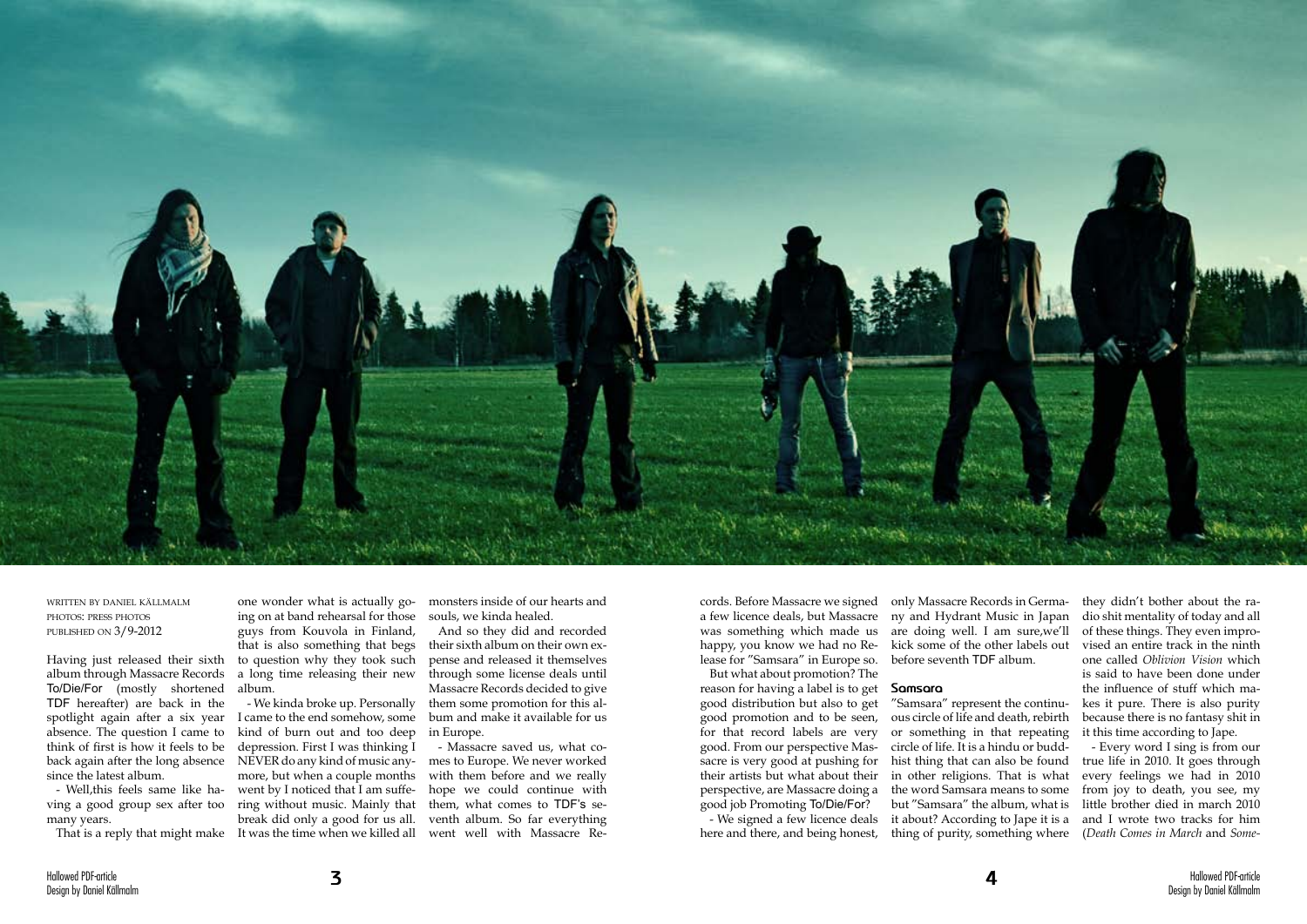

*day, somewhere, somehow*) and so on, true stories.

covey our condolences to Jape for losing his little brother, loosing a family member is always a sad thing no matter how cool or heavy metal you are. But besides that, what is the difference between between "Samsara" and the earlier albums?

- Hard to say. Well, even if our **Reception & Touring** songs would be created from totally different kinds of elements, somehow people will still recognise that it is TDF. One reason is my singing style and voice,and one reason is our style to write and down with some highs and these songs.

still recognisable as TDF, and this new album is something they are satisfied with. It is a reflection of life and it is an album where Jape explains that he thinks that nothing on it needs to be changed, it is a picture of these days and feeling as he explains it.

We here on Hallowed of course mit that. Jape counted a few and songs better than others even if some of them don't want to adit seems we agree of a few songs at least like *Kissing the Flames* and *Folie á Deux*. *Hail of Bullets* and *Someday, Somewhere, Somehow* was the other two songs Jape mentioned as his favourites of this album.

that kinda sisters?"

possible, it would not really be a in my opinion. Saying this diffedocument of the time and place rently: Why send a naked Chrisis seen in a bigger picture than wouldn't like it anyway. the family portrait.

I guess that means different but less equal in magnitude. But what Some albums are well received, others are not of course but what about "Samsara" which got a decent reception here at Hallowed albeit we described it as a bit up some lows which were more or about other medias, how did they receive "Samsara"?

cept everything on "Samsara" because it is part of our lives. Samsara means everyone's "earthly life" and it includes all good and all shit! Suffering and all pains etc. belongs in our lives. Pain never go away from our planet and when you accept it, your life is more easy!

- You know, we respect and ac- question there would however is our salt of our lives. Most people have a favourite of their previous albums and that song on an album and I am sure he is okay with it, also that he sic. He probably would not, the be: why would someone send Christina Aguilera to some guys bedroom in the first place, and would she go along with it but maybe that is something that follows the special edition of her how does the future for To/Die/ new (or next) album. Jape also adds that "Samsara" has been overall better received than any

- Like if i would see some old zine does TDF reviews? it does family picture, where I am with not make any sense (Jape says all sisters and brothers, would I with a smile), that's stupid. I do say: "I would like to change that not have anything against Black brother to other one, and more Metal, but Personally i wouldn't I think most of us like our fa-I do not understand and which mily portraits as authentic as I'm "SURE" would be total shit otherwise. And that is what he tina Aguilera to big and ugly just said that "Samsara" is but it homosexual man's bedroom? He - It's been good, of course there's been some shitty reviews too but those are from totally wrong kind of magazines. Magazines where TDF should not be anyways. Why some Black Metal magado any reviews of a music style

most artists like some of there would be okay with reviews that - At the moment we're just

were total shit as well. Which would be considered wise, one should never really let the medias dictate one's mood or appreciation of something you are pleased with.

"Samsara" has a rather interesting cover art, it is inspired by the wheel of life symbol that represents the Samsara concept but there are some influences of TDF there as well with the logo and everything. Jape explains that these are important things to him and TDF.

- Every logo has its meaning and it is our circle from having fun to the final end. I planned these logos first and then our Mexican Friend Raziel Kainen (Darkprince graphics) did graphic things and we think he did a great job for us.

And with such a distinct look on the album one might be inclined to think that this can be a fitting backdrop for a stage show and they have been on the road a little and some shows are planned but of course they are looking for more.

- We've done shows now mostly in Finland only, and one tour in China. Now in September we tour more in Finland, then we play in Russia and in October we play in Mexico. Our German bookers (Heavyspace booking) are trying to get a tour for us in Europe, that is something we're waiting for a LOT! We want to do tours as many as possible. It

## **The Future & Ending**

Other than said stage shows and with the album out on a bigger scale, what will happen next? For look? According to Jape there are no grande plans for the near future other than the fact that they will keep making mu-